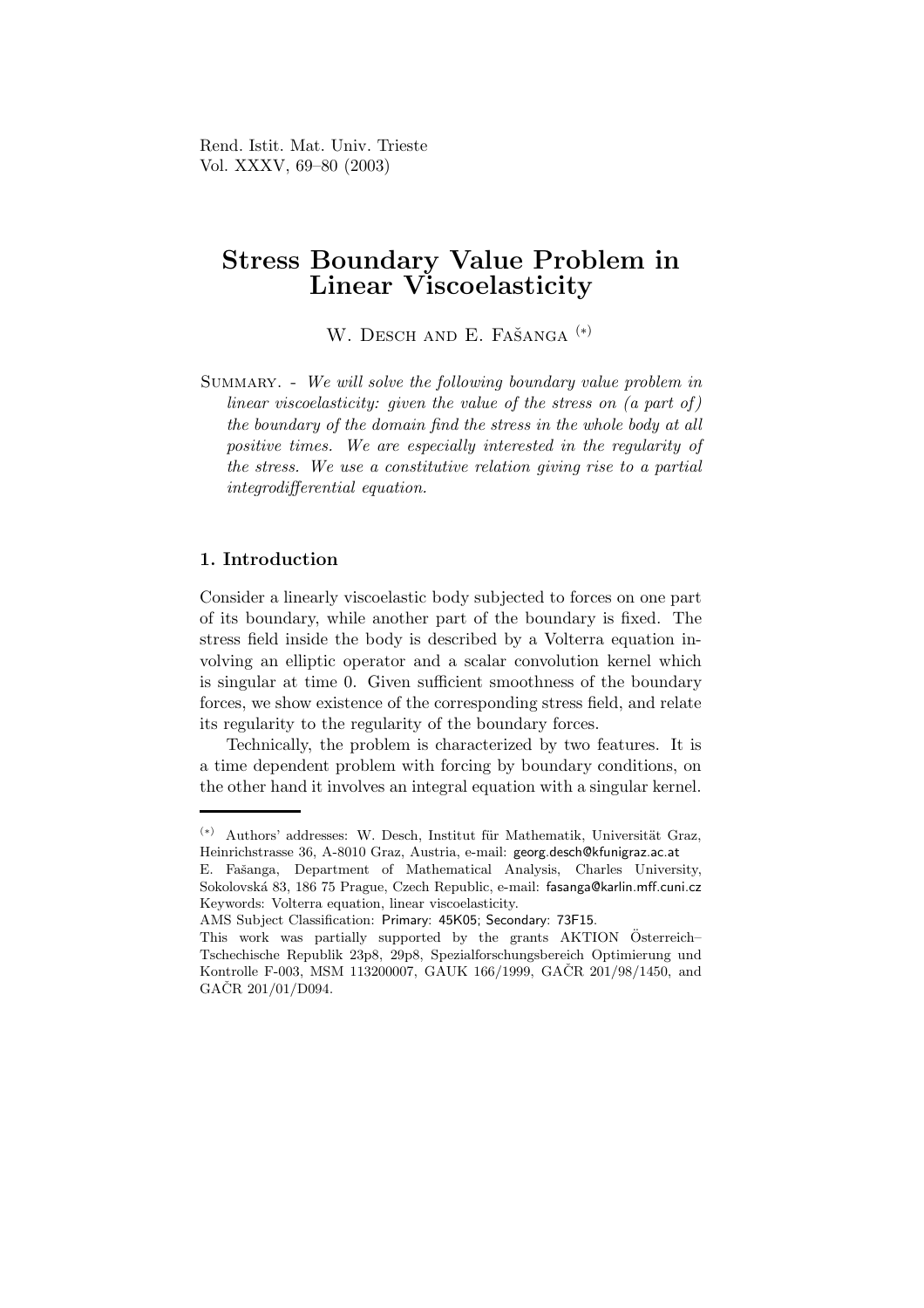Both types of problems have been treated in the literature. The inhomogeneous boundary conditions can be converted to a distributed forcing term by solving an elliptic stationary boundary value problem. Using this approach, we reduce the problem to a parabolic inhomogeneous Volterra equation with a self-adjoint operator in a Hilbert space. For this equation known results on wellposedness and regularity are applicable (see [6]).

Frequently, dynamic problems of elasticity and viscoelasticity are set in terms of the displacement or velocity fields. In our paper we write the integral equation in terms of the stress field. The reason to do so is that we want to get regularity of the stress field in terms of regularity of the boundary forces, which can be obtained directly if we utilize the maximal regularity properties of the integral equation in the stress setting. Notice that Hölder regularity of stress with respect to time is not equivalent to Hölder regularity of displacement, but of displacement in convolution with the relaxation modulus. While this problem can be overcome in a displacement setting, the approach by a stress setting is more direct.

This paper is structured as follows: In Section 2 we set up the viscoelastic problem and state the main result. Subsequently we decompose the problem into an elliptic boundary value problem and a parabolic Volterra equation. In Section 3 we solve the elliptic problem describing a tensor valued stress field given normal stresses on the boundary. The method used is a standard Lax-Milgram argument, and the result is what one would naturally expect in linear elasticity (e.g., [1], [4]). However, to our knowledge this result is not found in literature explicitely and seems worthwhile to be stated by itself. In Section 4 we prove our main result. Section 5 briefly sketches how the abstract formulation fits in the framework of a synchronous linearly viscoelastic body in three dimensions.

The authors wish to thank an anonymous referee for helpful suggestions.

## 2. Mathematical setting

A viscoelastic body with constant density is occupying a space domain  $\Omega$ . We will use the following notation: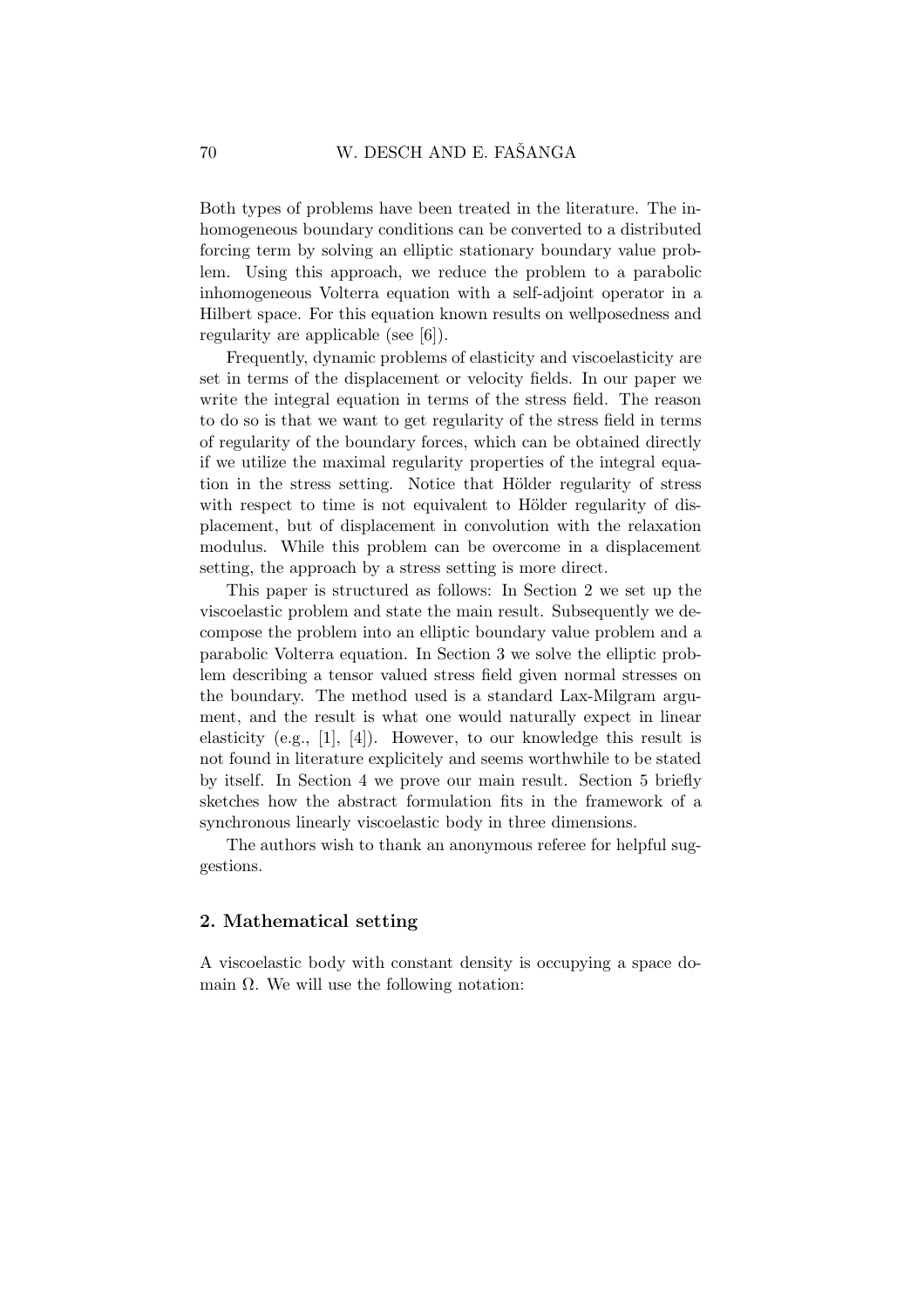- $x \in \Omega \subset \mathbf{R}^n$
- $\partial\Omega = \Gamma_0 \cup \Gamma_1$  the boundary of  $\Omega$ ,  $\Gamma_1 \cap \Gamma_0 = \emptyset$
- $n(x)$  is the outer normal to  $\partial\Omega$  at x
- $t > 0$  time
- $u(t, x) \in \mathbb{R}^n$  displacement
- $v(t, x) \in \mathbb{R}^n$  velocity,  $v = u_t$
- $\sigma(t,x) \in \mathbf{R}_{sym}^{n \times n}$  stress
- $\varepsilon(t, x) \in \mathbf{R}_{sym}^{n \times n}$  strain

We will use the following model:

- linear strain:  $\varepsilon(t, x) = \frac{1}{2}(\nabla u(t, x) + \nabla u^T(t, x))$
- conservation of momentum:  $v_t = \text{div }\sigma(t, x)$
- constitutive relation:  $\sigma(t,x) = \int_0^t \mu(t-s) P(x) \varepsilon_t(s,x) ds$

Here,  $\mu$  is a scalar valued function of time, independent of  $x$ , while P is a bounded measurable function of space into symmetric and positive definite fourth order tensors. This setting corresponds to synchronous viscoelasticity, when all elastic moduli at each material point have the same relaxation behavior. Also, we have assumed that the body is in s tress-free reference configuration up to time  $t = 0.$ 

Concerning the material properties, we make the following assumptions:

- (H1) For each  $x \in \Omega$ , the tensor  $P(x)$ , considered as an operator mapping  $\mathbf{R}^{n \times n} \to \mathbf{R}^{n \times n}$ , is symmetric and positive definite. Moreover,  $P(x)$  is a measurable bounded function of space, and the inverse operator  $P^{-1}(x)$  is uniformly bounded.
- (H2) For some  $\gamma > 0$ , the integral  $\int_0^\infty e^{-\gamma s} |\mu(s)| ds$  is finite.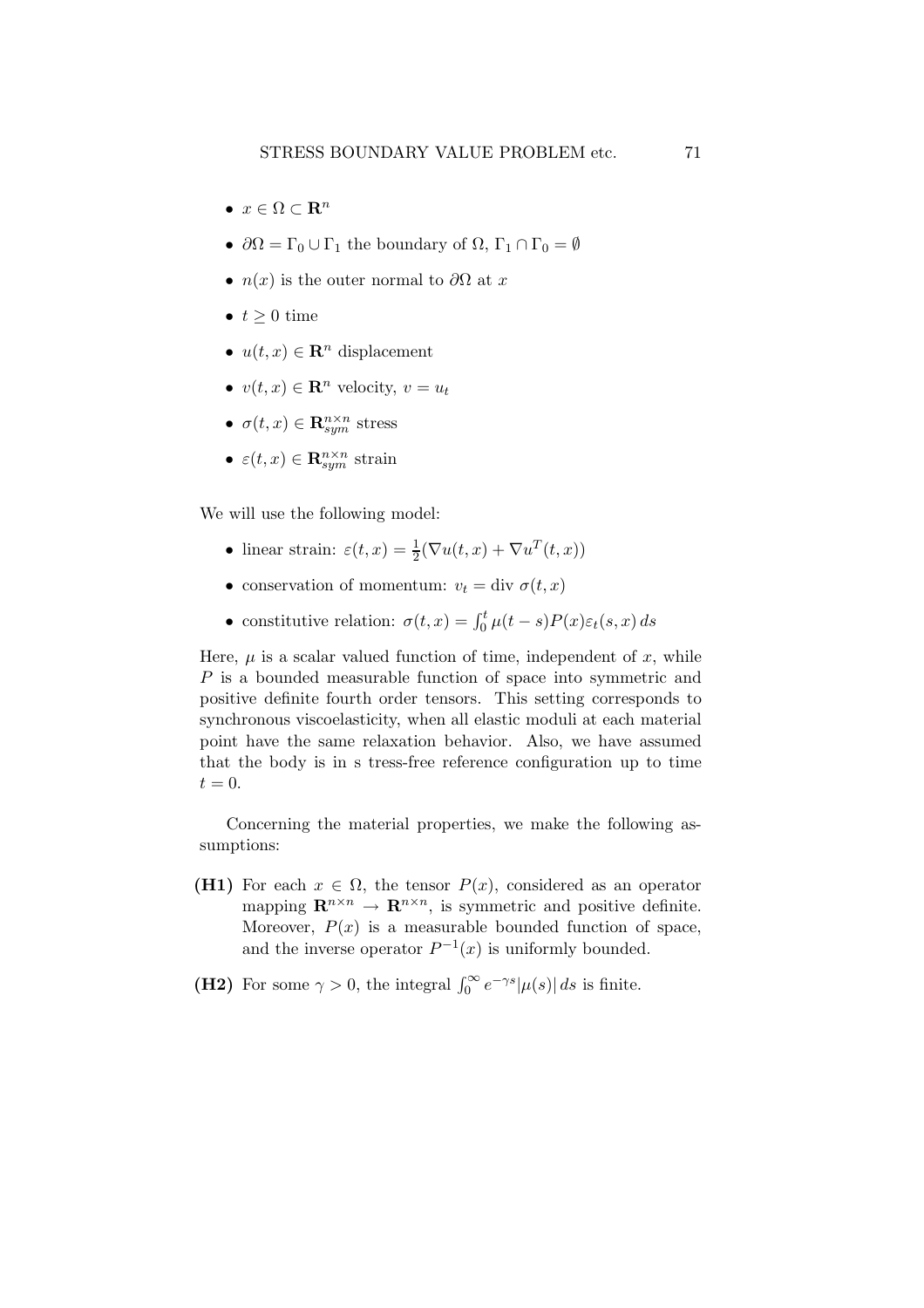- (H3) There exists a constant  $\Theta < \pi/2$  such that  $\hat{\mu} : {\Re \lambda > 0} \rightarrow$  $\{|\text{Arg }\lambda| < \Theta\} \setminus \{0\}.$
- (H4) There exists a constant  $M > 0$  such that  $|\lambda \hat{\mu}'(\lambda)| \le M |\hat{\mu}(\lambda)|$ for all  $\Re \lambda > 0$ .

(Here,  $\hat{f}$  denotes the Laplace transform of f.)

For example, certain viscoelastic materials can be modelled by a fractional derivative model (they are then called a power-law solid materials)

$$
\sigma(t,x) = P(x) \left( D_t^{\alpha} \varepsilon(.,x) \right)(t),
$$

 $\alpha \in (0,1)$ , where

$$
\left(D_t^{\alpha} f\right)(t) := \frac{d}{dt} \frac{1}{\Gamma(1-\alpha)} \int_0^t s^{-\alpha} f(t-s) ds
$$

(note that  $D_t^{\alpha} f = \frac{1}{\Gamma(1-\alpha)} t^{-\alpha} \star \frac{d}{dt} f$  if  $f(0) = 0$ ). This can be achieved by choosing

$$
\mu(t) = \frac{t^{-\alpha}}{\Gamma(1-\alpha)}.
$$

For the equations of linear viscoelasticity we refer to [5], see also [6, Section 5].

We suppose that  $\Omega$  is a bounded domain with Lipschitz continuous boundary. Its boundary  $\partial\Omega$  is divided into two relatively open disjoint sets  $\Gamma_0$  and  $\Gamma_1$ . For  $t \geq 0$  let the movement of the body be fixed on  $\Gamma_0$ , a given boundary force  $g(t, x)$  acts at  $x \in \Gamma_1$ . ( $\Gamma_0$ ) may be empty; if  $\Gamma_1 = \emptyset$  then we are in the situation of a homogeneous boundary condition which is solved e.g. in [2]). Let the initial velocity be  $v_0$ . The set of equations to be studied is hence written as

$$
v_t = \text{div }\sigma, \qquad x \in \Omega, \quad t > 0 \tag{1}
$$
  
\n
$$
\sigma = \mu \star P \frac{1}{2} (\nabla v + \nabla v^T), \qquad x \in \Omega, \quad t > 0
$$
  
\n
$$
v = 0, \qquad x \in \Gamma_0, \quad t > 0
$$
  
\n
$$
\sigma.n = g, \qquad x \in \Gamma_1, \quad t > 0
$$
  
\n
$$
v = v_0, \qquad x \in \Omega, \quad t = 0.
$$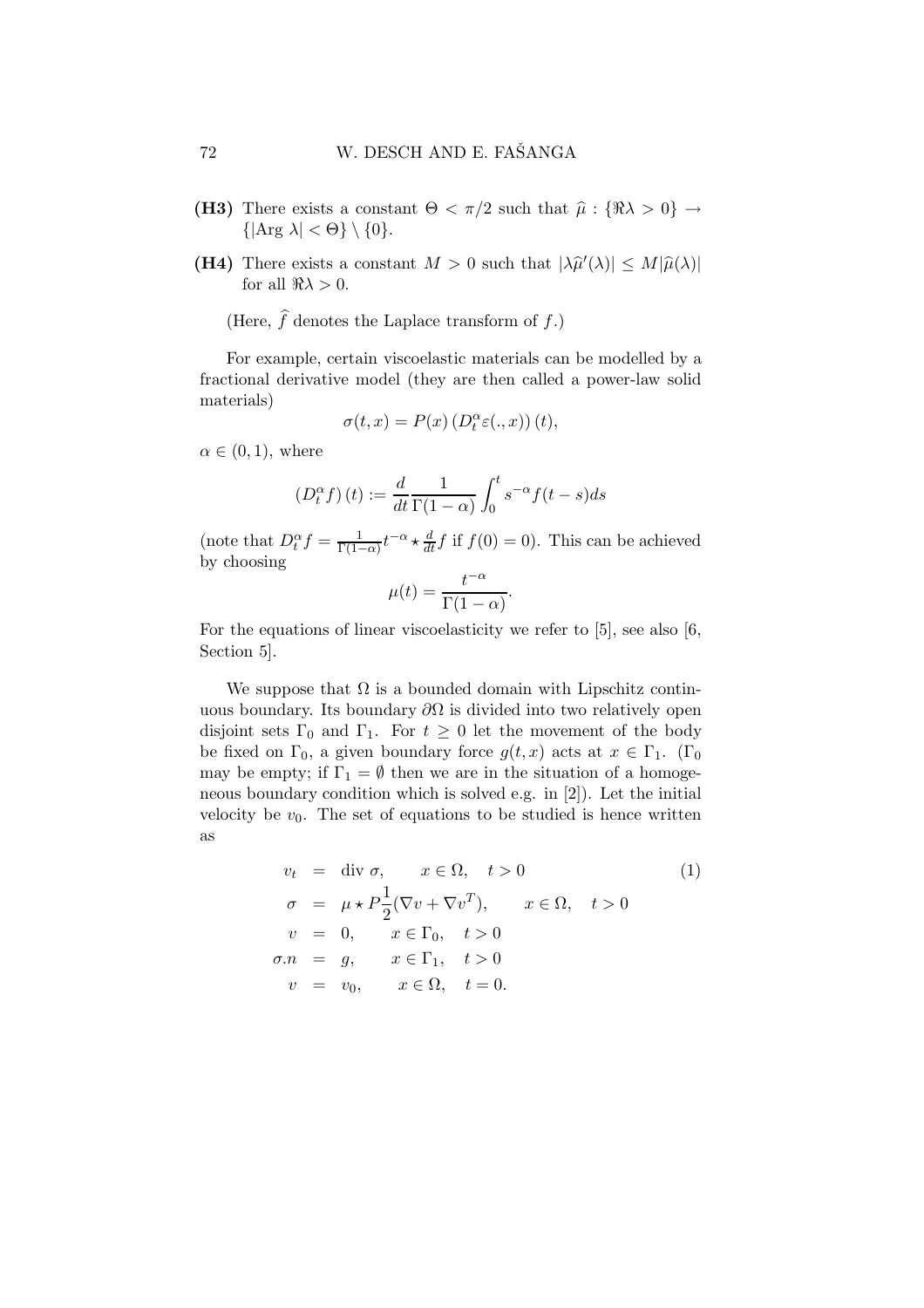For shorthand we introduce the following spaces and operators:

- $Y := L^2(\Omega, \mathbf{R}^n);$
- $X := L^2(\Omega, \mathbf{R}_{sym}^{n \times n});$
- $\widetilde{D}$  : dom  $\widetilde{D} \subset X \to Y$ , dom  $\widetilde{D} = \{ \sigma \in X, \text{ div } \sigma \in L^2(\Omega, \mathbf{R}^n) \},$  $\widetilde{D}\sigma = -\mathrm{div}\,\sigma$ ;
- $D: \text{dom } D \subset X \to Y$ ,  $\text{dom } D = \{ \sigma \in X, \text{ div } \sigma \in L^2(\Omega, \mathbf{R}^n), \}$  $\sigma.n = 0$  on  $\Gamma_1$ ,  $D\sigma = -\text{div }\sigma$ ;
- $P: X \to X$ ,  $(P\sigma)(x) = P(x)\sigma(x)$ .

(the boundary condition is meant in the sense of traces, in  $H^{-\frac{1}{2}}(\Gamma_1, \mathcal{L}_2)$ **R**<sup>n</sup>); (div σ)<sub>i</sub> :=  $\sum_{j=1}^n \frac{\partial \sigma_{ij}}{\partial x_j}$  $\frac{\partial \sigma_{ij}}{\partial x_j}$  is meant in the sense of distributions).

Lemma 2.1 ([2, Lemma 4.1]).

- 1.  $D \subset \tilde{D}$ .
- 2. D is a densely defined closed linear operator.
- 3. We define an operator  $D^*$  by dom  $D^* = \{v \in Y, v \in H^1(\Omega, \mathbf{R}^n),\}$  $v = 0$  on  $\Gamma_0$ ,

$$
(D^*v)_{ij} = \frac{1}{2} \left( \frac{\partial v_i}{\partial x_j} + \frac{\partial v_j}{\partial x_i} \right)
$$

(the boundary condition is meant in the sense of traces in  $H^{\frac{1}{2}}(\Gamma_1, \mathbf{R}^n)$ ). Then  $D^*$  is the adjoint of D.

4. P is a self-adjoint, positive definite bounded linear operator on X.

With this notation (1) can be rewritten as follows: find  $v$ :  $[0,\infty) \to \text{dom } D^* \subset Y$  and  $\sigma : [0,\infty) \to \text{dom } \tilde{D} \subset X$  such that

$$
v_t = -\widetilde{D}\sigma, \qquad t > 0
$$
  
\n
$$
\sigma = \mu \star PD^* v, \qquad t > 0
$$
  
\n
$$
\sigma.n = g, \qquad x \in \Gamma_1, \quad t > 0
$$
  
\n
$$
v = v_0 \qquad t = 0;
$$
\n(2)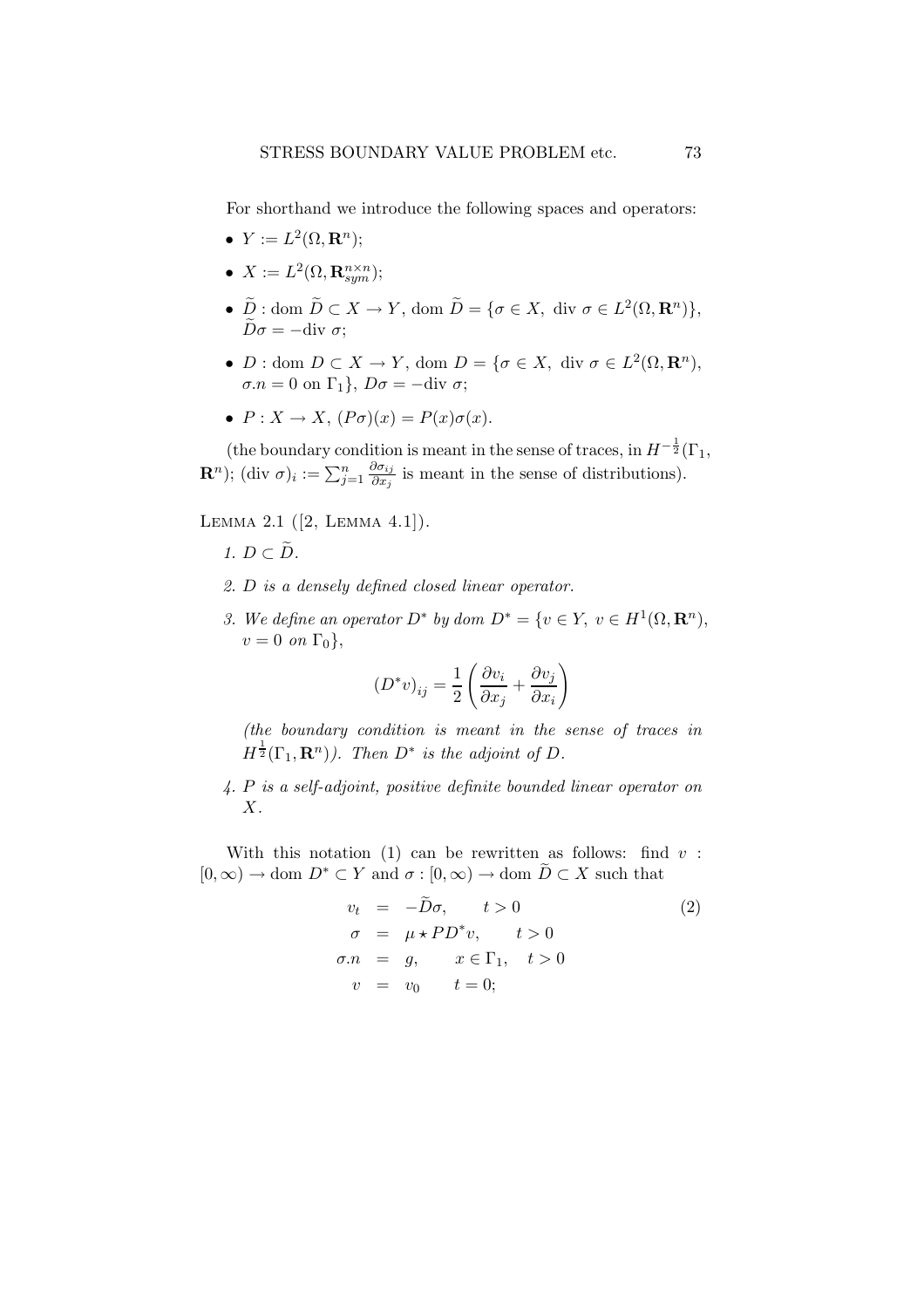Eliminating v in (2) we obtain an equation for  $\sigma$ :

$$
\begin{aligned}\n\sigma &= \mu \star PD^*(v_0 - 1 \star \tilde{D}\sigma), & t > 0 \\
\sigma.n &= g, & x \in \Gamma_1, & t > 0\n\end{aligned} \tag{3}
$$

We are now in the position to state our main result:

THEOREM 2.2. Let X, D,  $\widetilde{D}$ , P be given as above. Suppose that the hypotheses (H1), (H2), (H3), (H4) hold. Then for any  $g \in \mathcal{W}_{loc}^{1,1}([0, \frac{1}{2}])$  $\infty$ );  $H^{-\frac{1}{2}}(\Gamma_1, \mathbf{R}^n)$  and  $v_0 \in dom \ D^*$  there exists a function  $\sigma \in$  $\mathcal{C}([0,\infty), X)$  solving (1) in the following sense:

$$
\begin{aligned} &1\star\mu\star\sigma(t)\in dom\ D^*\tilde{D},\qquad t\geq 0,\\ &\sigma(t)=-PD^*\tilde{D}(1\star\mu\star\sigma(t))+1\star\mu(t)PD^*v_0,\quad t\geq 0,\\ &(1\star\mu\star\sigma)(t,.).n=(1\star\mu\star g(t,.))(t)\quad\hbox{ in }H^{-\frac{1}{2}}(\Gamma_1),\quad t\geq 0. \end{aligned}
$$

If, in addition for some  $\alpha \in (0,1)$ ,

 $\overline{a}$ 

(1) 
$$
|\lambda^2 \hat{\mu}''(\lambda)| \le M |\hat{\mu}(\lambda)|
$$
 whenever  $\Re \lambda > 0$ ,  
(2)  $v_0 = 0$  or  $\mu \in L_{loc}^{1/(1-\alpha)}([0, \infty))$ ,

then for each  $g \in C_0^{\alpha}([0,\infty); H^{-\frac{1}{2}}(\Gamma_1, \mathbf{R}^n))$  there exists  $\sigma \in C_0^{\alpha}([0,\infty);$  $X$ ) solving  $(1)$  in the sense above.

The rest of the paper is devoted to the proof of Theorem 2.2. For this purpose, we split (3) into two auxiliary problems:

(I) for a fixed  $t \geq 0$  find  $r(t) \in$  dom  $D^*D \subset X$  such that  $r(t, x) \cdot n(x) =$  $g(t, x)$  for  $x \in \Gamma_1$  (in the sense of traces, i.e. in  $H^{-\frac{1}{2}}(\Gamma_1, \mathbf{R}^n)$ )

(II) find  $\varrho : [0, \infty) \to \text{dom } D^*D \subset X$  solving

 $\rho = -1 \star A \star D^* D \rho + 1 \star AD^* v_0 - 1 \star A \star D^* \tilde{D} r - r$ 

In fact, if r and  $\rho$  are given by (I) and (II), then formally we obtain a solution of (3) by putting

$$
\sigma := r + \varrho.
$$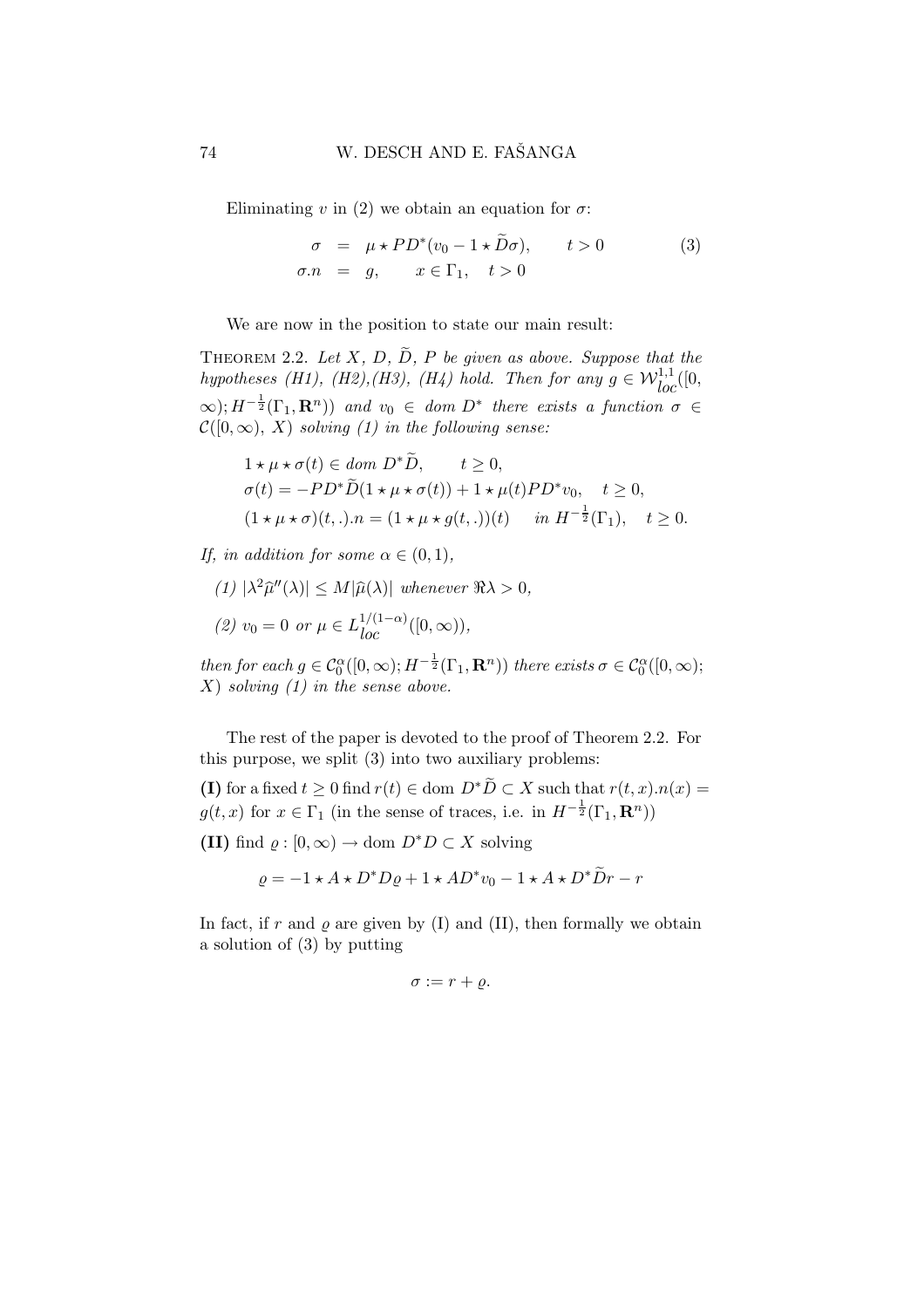#### 3. Problem (I)

Before we give the technical details, we outline the content of this section. Let  $D, \tilde{D}$  be the operators defined in the previous section. We consider the following auxiliary problem: given  $g \in H^{-\frac{1}{2}}(\Gamma_1, \mathbf{R}^n)$ find  $w \in \text{dom } \widetilde{D}D^*$  such that

$$
\widetilde{D}D^*w + w = 0 \quad \text{in } \Omega
$$
  

$$
D^*w.n = g \quad \text{on } \Gamma_1.
$$
 (4)

 $(H^{-\frac{1}{2}}(\Gamma_1))$  is the dual space of  $H^{\frac{1}{2}}(\Gamma_1)$  with respect to the  $L^2(\Gamma_1)$ scalar product.) If w is a solution to (4) then  $r := D^*w$  will be a solution of problem (I), satisfying the equations

$$
r \in \text{dom}(D^*\tilde{D}),
$$
  
\n
$$
D^*\tilde{D}r + r = 0 \text{ in } \Omega,
$$
  
\n
$$
r.n = g \text{ on } \Gamma_1.
$$
\n(5)

We will denote  $r = T^{-1}g$ . The operator  $T^{-1}$  will therefore act as a generalized inverse for the trace operator  $Tr = r.n \mid_{\Gamma}$ .

The function  $r(t) = T^{-1}g(t)$  will then serve as a solution to Problem I on the way to prove our main result.

REMARK 3.1. In linear elasticity the following problem is studied:

 $\widetilde{D}\sigma = f$  in  $\Omega$ ,  $\sigma.n = q$  on  $\Gamma_1$   $w = 0$  on  $\Gamma_0$ 

with the constitutive relation  $\sigma = \lambda (trD^*w)I + 2\mu D^*w$ , see [1, Section 6.6.3]; we employ the method used for this problem. Similar methods have been used to solve a boundary value problem in  $\mathcal{A}$ , Theorem I.3.5].

We give now the details in form of a trace theorem:

THEOREM 3.2. Let the open set  $\Omega \subset \mathbf{R}^n$  be a halfspace or a bounded set with Lipschitz continuous boundary. We set

$$
W := \{ r \in L^{2}(\Omega, \mathbf{R}_{sym}^{n \times n}); \ \text{div } r \in L^{2}(\Omega, \mathbf{R}^{n}) \},
$$
  

$$
||r||_{W}^{2} := ||r||_{L^{2}}^{2} + ||\text{div } r||_{L^{2}}^{2},
$$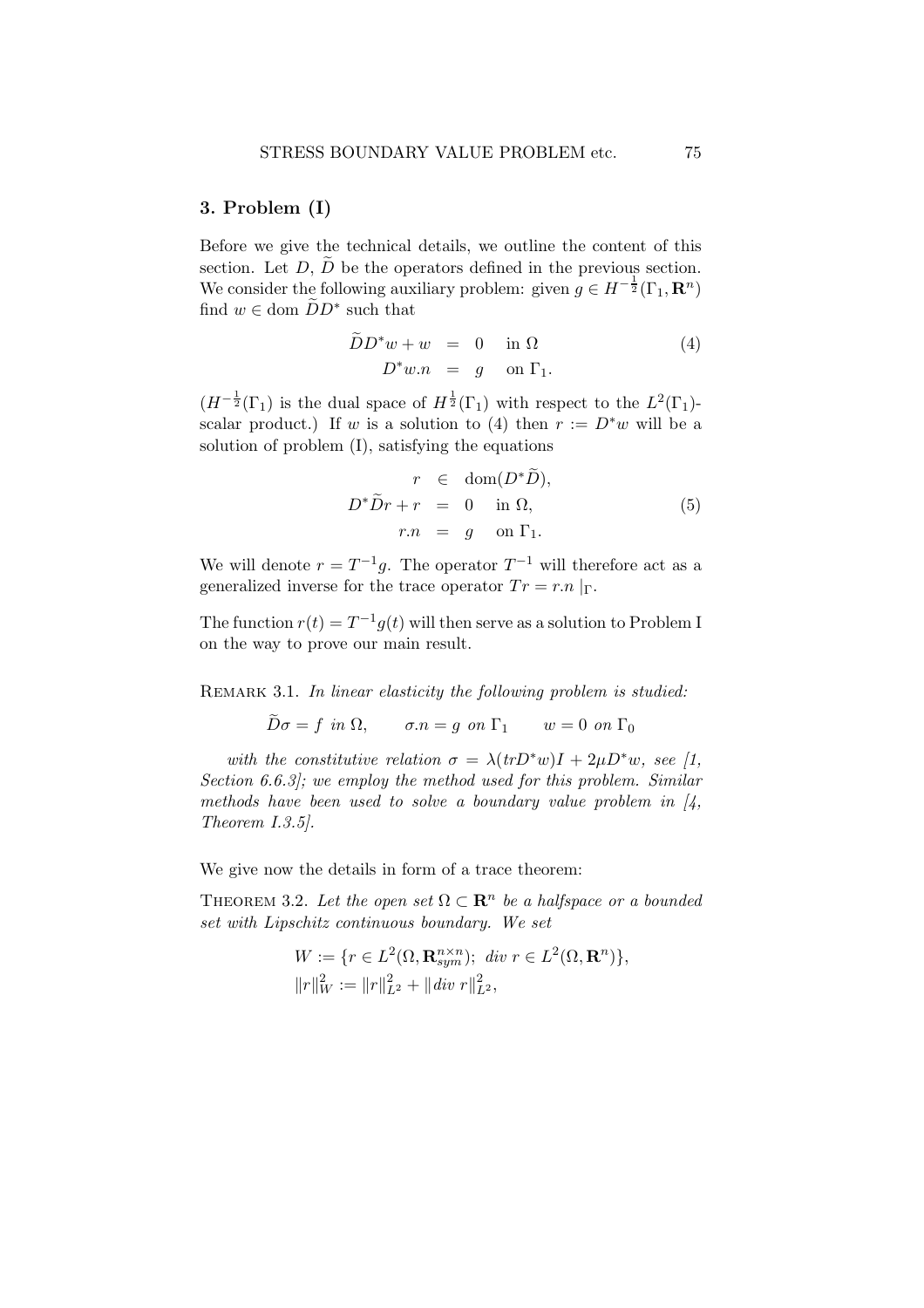$(div \, r \, is \, meant \, in \, the \, sense \, of \, distributions), \, a \, Banach \, space. \, Sup$ pose that the boundary of  $\Omega$  is divided to two relatively open disjoint sets  $\partial\Omega = \Gamma_1 \cup \Gamma_0$ .

Then there exists a bounded linear operator

$$
T: W \to H^{-\frac{1}{2}}(\Gamma_1, \mathbf{R}^n)
$$

such that  $Tr = r.n|_{\Gamma_1}$  for smooth r.

Moreover, T is surjective and there exists a bounded linear operator

$$
T^{-1}: H^{-\frac{1}{2}}(\Gamma_1, \mathbf{R}^n) \to W
$$

such that  $T(T^{-1}g) = g$  for any  $g \in H^{-\frac{1}{2}}(\Gamma_1, \mathbf{R}^n)$ .

The operator  $T^{-1}$  can be constructed so that  $T^{-1}g \in domD^*\widetilde{D}$ and  $D^* \widetilde{D} T g + T g = 0.$ 

Proof. We divide the proof into two steps. Step 1. Here we prove the existence of T.

Suppose first that  $r \in H^1(\Omega, \mathbf{R}_{sym}^{n \times n}) \subset W$  and  $u \in H^{\frac{1}{2}}(\Gamma_1, \mathbf{R}^n)$ . By the trace theorem for scalar valued functions ([3]), for each  $u \in$ there exists  $\widetilde{u} \in H^1(\Omega, \mathbf{R}^n)$  satisfying  $u_1 := u$  on  $\Gamma_1$ , and  $u_1 := 0$  on  $\Gamma_0$ , such that  $\|\tilde{u}\|_{H^1(\Omega)} \leq \|u\|_{(H^1(\Omega))}$ . Then by Green's formula ([3]) we have

$$
\int_{\Gamma_1} (r.n) \cdot u dS(x) = \int_{\Omega} (\text{div } r) \cdot \tilde{u} dx + \int_{\Omega} r \cdot \nabla \tilde{u} dx.
$$

For  $r \in W$  we define

$$
\left\langle Tr, u \right\rangle_{H^{-\frac{1}{2}}(\Gamma_1), H^{\frac{1}{2}}(\Gamma_1)} := \int_{\Omega} \text{div} \; r \cdot \widetilde{u} dx + \int_{\Omega} r \cdot \nabla \widetilde{u} dx.
$$

Then

$$
|\langle Tr, u \rangle| \le (||div r||_{L^{2}(\Omega)} + ||r||_{L^{2}(\Omega)}) ||\tilde{u}||_{H^{1}(\Omega)} \le c||r||_{W}||u||_{H^{\frac{1}{2}}(\Gamma_{1})},
$$

and so by a density argument this is the unique extension of the restriction operator.

**Step 2.** Here we prove the surjectivity of  $T$  and the existence of  $T^{-1}$ . Let  $g \in H^{-\frac{1}{2}}(\Gamma_1, \mathbf{R}^n)$ . Consider the Banach space

$$
V := \{ u \in L^2(\Omega, \mathbf{R}^n); \ u \in H^1(\Omega, \mathbf{R}^n), \ u = 0 \text{ on } \Gamma_0 \}, \quad ||.||_V := ||.||_{H^1}
$$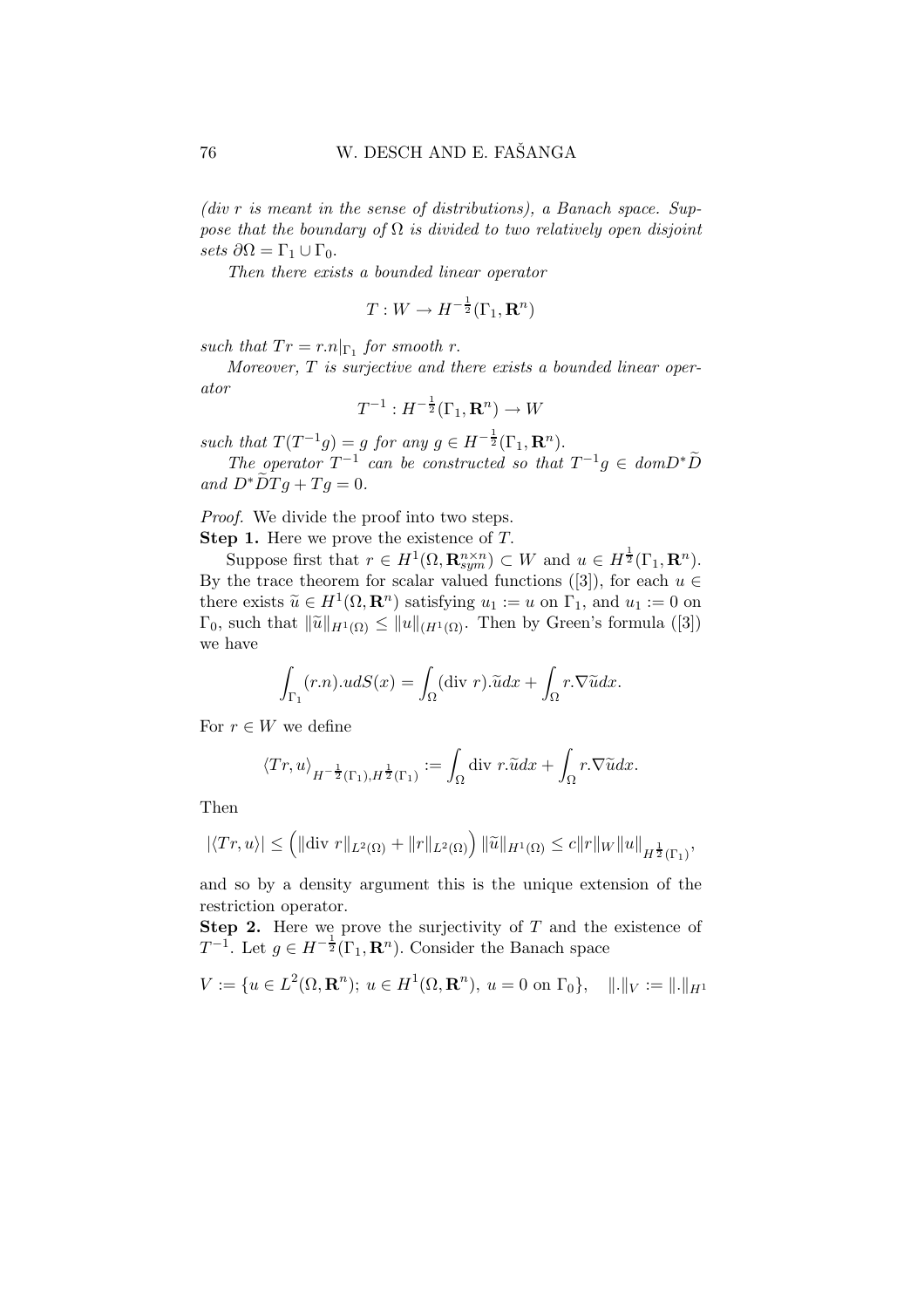(the boundary value is meant in the sense of traces, i.e. in  $H^{\frac{1}{2}}(\Gamma_0,$  $\mathbf{R}^{n}$ ), the bilinear form

$$
a(u, w) := \frac{1}{4} \sum_{i=1}^{n} \sum_{j=1}^{n} \int_{\Omega} \left( \frac{\partial u_i}{\partial x_j} + \frac{\partial u_j}{\partial x_i} \right) \left( \frac{\partial w_i}{\partial x_j} + \frac{\partial w_j}{\partial x_i} \right) + \sum_{i=1}^{n} \int_{\Omega} u_i w_i
$$

on  $V$  and the functional

$$
F(u) := \sum_{i=1}^{n} \langle u_i, g_i \rangle_{H^{\frac{1}{2}}(\Gamma_1), H^{-\frac{1}{2}}(\Gamma_1)}
$$

on  $V(u_i|_{\Gamma_1})$  is meant in the sense of traces). Then a is a bounded bilinear form on  $V$  which is coercive due to Korn's inequality  $([3]),$ 

$$
a(u, u) \ge c ||u||_{H^1(\Omega)}^2, \quad u \in V.
$$

The functional  $F$  is bounded due to the trace theorem,

$$
|F(u)| \leq \|u\|_{H^{\frac{1}{2}}(\Gamma_1)} \|g\|_{H^{-\frac{1}{2}}(\Gamma_1)} = \|u\|_{H^{\frac{1}{2}}(\partial \Omega)} \|g\|_{H^{-\frac{1}{2}}} \leq c \|u\|_{H^1(\Omega)} \|g\|_{H^{-\frac{1}{2}}}.
$$

So we can use the Lax-Milgram lemma to obtain a unique  $w \in V$ , depending continuously on  $g$ , satisfying

$$
a(w, u) = F(u) \quad \text{ for any } u \in V.
$$

We see that  $w \in \text{dom } D^*$  and we will show that  $D^*w \in W$ . Then we will put  $T^{-1}g := D^*w$ .

In particular, for any  $\varphi \in \mathcal{D}(\Omega, \mathbf{R}^n) \subset V$  we have

$$
0 = F(\varphi) = \frac{1}{4} \sum_{i=1}^{n} \sum_{j=1}^{n} \int \left( \frac{\partial w_i}{\partial x_j} + \frac{\partial w_j}{\partial x_i} \right) \left( \frac{\partial \varphi_i}{\partial x_j} + \frac{\partial \varphi_j}{\partial x_i} \right) + \sum_{i=1}^{n} \int w_i \varphi_i
$$
  
\n
$$
= -\frac{1}{4} \sum_{i=1}^{n} \sum_{j=1}^{n} \langle \frac{\partial}{\partial x_j} \left( \frac{\partial w_i}{\partial x_j} + \frac{\partial w_j}{\partial x_i} \right), \varphi_i \rangle_{\mathcal{D}',\mathcal{D}} -
$$
  
\n
$$
- \frac{1}{4} \sum_{i=1}^{n} \sum_{j=1}^{n} \langle \frac{\partial}{\partial x_i} \left( \frac{\partial w_i}{\partial x_j} + \frac{\partial w_j}{\partial x_i} \right), \varphi_j \rangle_{\mathcal{D}',\mathcal{D}} + \sum_{i=1}^{n} \int_{\Omega} w_i \varphi_i dx =
$$
  
\n
$$
= -\sum_{i=1}^{n} \langle \text{div } (D^*w)_i, \varphi_i \rangle_{\mathcal{D}',\mathcal{D}} + \sum_{i=1}^{n} \int_{\Omega} w_i \varphi_i = \langle \tilde{D} D^*w + w, \varphi \rangle_{\mathcal{D}',\mathcal{D}}.
$$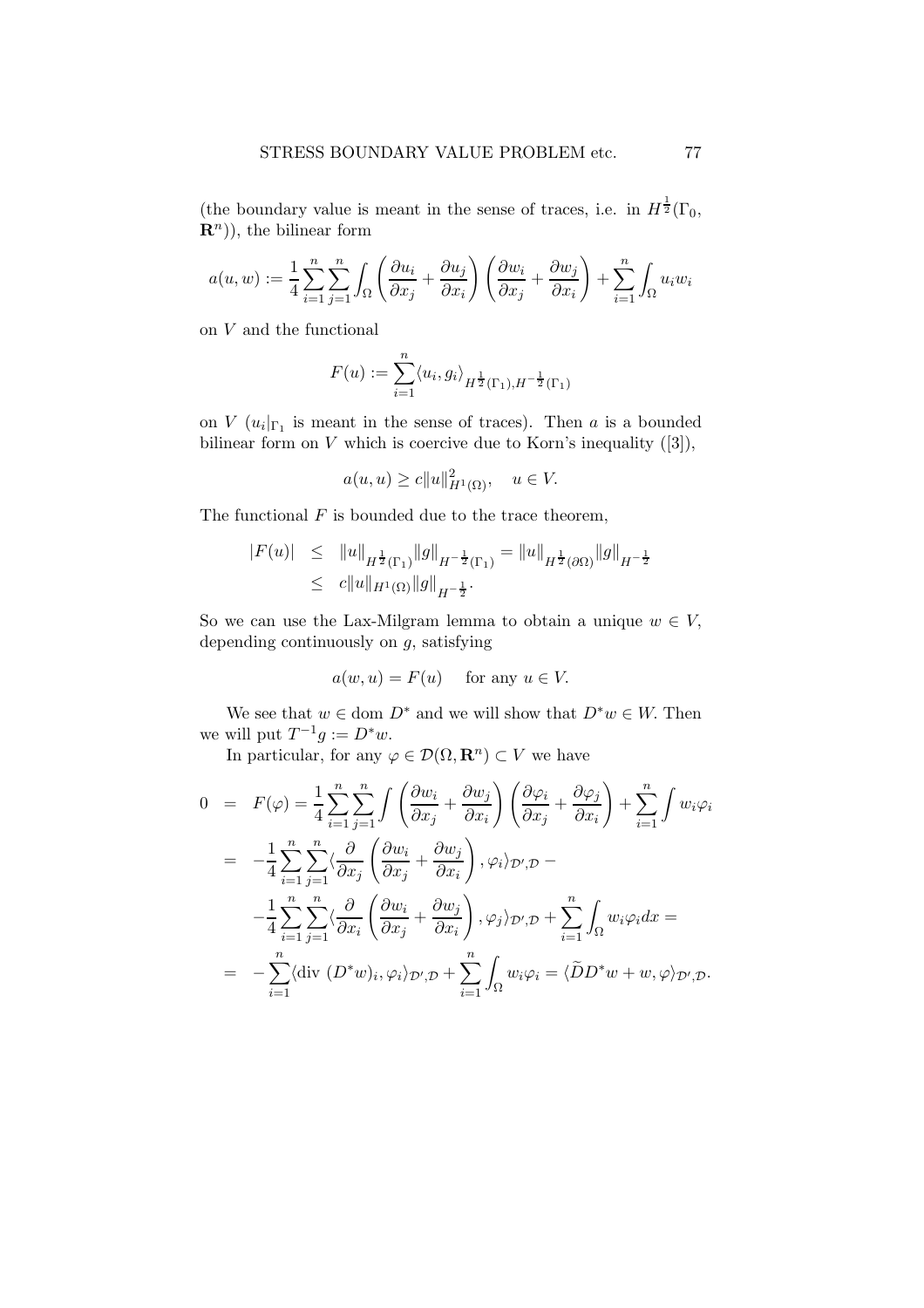Note that  $\widetilde{D}D^*w \stackrel{\mathcal{D}'}{=} -w \in L^2(\Omega, \mathbf{R}^n)$  implies that  $D^*w \in \text{dom } \widetilde{D}$  $=$  W. We have

$$
||D^*w||_{L^2}^2 + ||\text{div } D^*w||_{L^2}^2 =
$$
  

$$
||D^*w||_{L^2}^2 + ||w||_{L^2}^2 \le c||w||_V^2 \le c_1 ||g||_{H^{-\frac{1}{2}}(\Gamma_1)}^2,
$$

hence the continuity of  $T^{-1}$  follows.

Finally, we show that  $T(D^*w) = g$ . Since  $D^*w \in L^2$  and div  $D^*w$  $\mathcal{D}' \cong w \in L^2$ , by definition of  $T(D^*w)$  we have for any  $u \in H^{\frac{1}{2}}(\Gamma_1, \mathbf{R}^n)$ (we denote by  $\tilde{u} := T_1^{-1}u_1 \in H^1(\Omega, \mathbf{R}^n)$  the extension associated continuously by the trace theorem to  $u_1 := u$  on  $\Gamma_1$ ,  $u_1 := 0$  on  $\Gamma_0$ , see the Appendix):

$$
\langle T(D^*w), u \rangle_{H^{-\frac{1}{2}}(\Gamma_1), H^{\frac{1}{2}}(\Gamma_1)} := \int_{\Omega} \text{div } D^*w. \tilde{u} +
$$
  
+ 
$$
\sum_{i,j=1}^n \int_{\Omega} (D^*w)_{ij} \frac{\partial \tilde{u}_i}{\partial x_j} = \int_{\Omega} w. \tilde{u} + \sum_{i,j=1}^n \int_{\Omega} \frac{1}{2} \left( \frac{\partial w_i}{\partial x_j} + \frac{\partial w_j}{\partial x_i} \right) \frac{\partial \tilde{u}_i}{\partial x_j} =
$$
  
= 
$$
a(w, \tilde{u}) = F(\tilde{u}) = \langle g, u \rangle_{H^{-\frac{1}{2}}(\Gamma_1), H^{\frac{1}{2}}(\Gamma_1)}.
$$

 $\Box$ 

REMARK 3.3. The above proof does not use that  $D^*$  is the adjoint of D. In fact, the proof of Lemma 2.1 is based on Theorem 3.2 and Korn's inequality.

## 4. Proof of The main result

We write the equation in problem (II) as

$$
P^{-\frac{1}{2}}\varrho(t) = -1 \star \mu \star P^{-\frac{1}{2}}D^*DP^{\frac{1}{2}}P^{-\frac{1}{2}}\varrho(t) + 1 \star \mu(t)P^{\frac{1}{2}}D^*v_0 - 1 \star \mu \star P^{\frac{1}{2}}D^*\widetilde{D}r(t) - P^{-\frac{1}{2}}r(t)
$$

which is a Volterra equation for  $P^{-\frac{1}{2}}\varrho$  studied in [6].

THEOREM 4.1. (6, Theorems 3.1, 3.3)) Let A be a closed linear operator on a Banach space X with dense domain and  $T > 0$ . Let  $a \in L^1_{loc}([0,\infty))$  be of subexponential growth and such that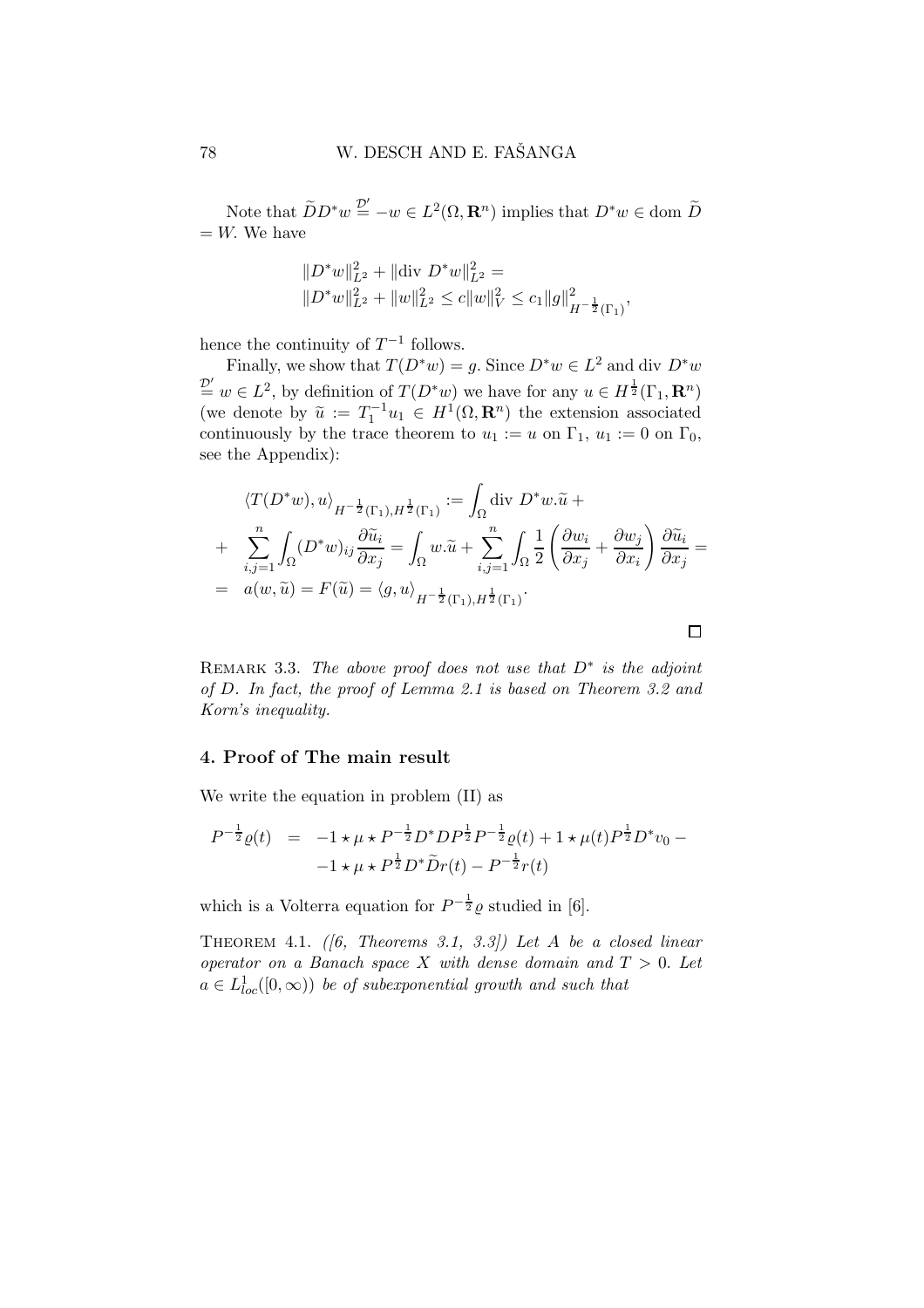- (1) for some constant M and any  $\Re \lambda > 0$  we have  $\widehat{a}(\lambda) \neq 0, \frac{1}{\widehat{a}(\lambda)} \in$  $a(\lambda)$  $\varrho(A), \| (I - \widehat{a}(\lambda)A)^{-1} \| \leq c$  (i.e. the equation is parabolic);
- (2)  $|\lambda \hat{a}'(\lambda)| \leq c|\hat{a}(\lambda)|$  for  $\Re \lambda > 0$  (i.e. the function a is 1-regular).

Then for all  $f \in \mathcal{W}^{1,1}([0,T];X)$  there exists a unique  $u \in \mathcal{C}([0,T];X)$ such that

$$
a * u(t) \in D(A),
$$
  $u(t) = A(a * u(t)) + f(t),$   $t \in [0, T].$ 

If moreover

(3)  $|\lambda^2 \hat{a}''(\lambda)| \le c |\hat{a}(\lambda)|$  for  $\Re \lambda > 0$  (i.e. the function a is 2-regular) and  $\alpha \in (0,1)$ , then for any  $f \in C_0^{\alpha}([0,T];X)$  the solution is in  $\mathcal{C}_0^{\alpha}([0,T];X).$ 

With  $A := -P^{-\frac{1}{2}} D^* D P^{\frac{1}{2}}$ , a nonnegative self-adjoint operator on  $X, a := 1 \star \mu$  and  $f := 1 \star \mu P^{\frac{1}{2}} D^* w_0 + 1 \star \mu \star P^{\frac{1}{2}} r - P^{-\frac{1}{2}} r$  we may apply this theorem to obtain  $P^{-\frac{1}{2}}\varrho(t)$ , and hence  $\varrho$ . We only have to check the regularity of  $f$  piece by piece. We note that the time regularity of  $g$  carries over to time regularity of  $r$  verbatim, and that a convolution of a locally integrable function  $(1 \star \mu)$  with a locally  $W^{1,1}$ - resp.  $C_0^{\alpha}$ -function is again locally  $W^{1,1}$  resp.  $C_0^{\alpha}$ . Notice that if  $v_0 = 0$  then we do not need the regularity of  $1 \star \mu$  itself. The equation for  $\sigma := \varrho + r$  is straightforward, and the boundary condition for  $\sigma$ may be written only in a weak form, since only the convolution  $1\star\mu\star\varrho$ is in the domain of  $D$ , and not  $\rho$  itself.

### 5. Example

Let  $n = 3$  or 2 (for  $n = 1$  the problem (I) can be solved explicitly). We consider a linearly viscoelastic homogeneous isotropic medium in  $\mathbb{R}^n$ . The constitutive relation for this model has the form

$$
\sigma_{ij}(t,x) = \sum_{k,l=1}^{n} [a_{ijkl}(.) \star (\varepsilon_t)_{kl}(.,x)](t)
$$

with

$$
a_{ijkl}(t) = \lambda(t)\delta_{ij}\delta_{kl} + \mu(t)(\delta_{ik}\delta_{jl} + \delta_{il}\delta_{jk}),
$$